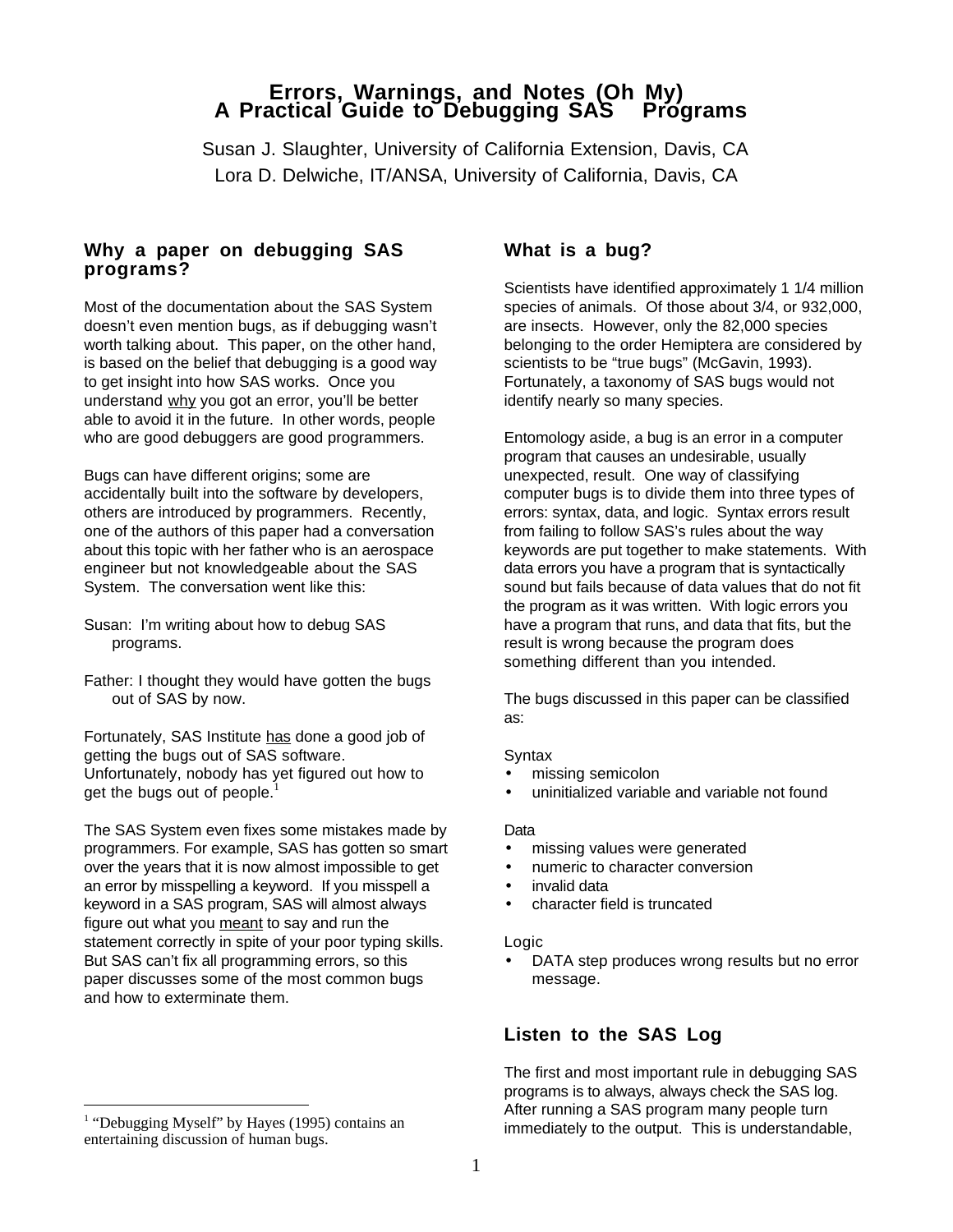but not advisable. It is entirely possible—and sooner of later it happens to all of us-to get output that looks fine but is totally bogus. Often checking the SAS log is the only way to know whether a program has run properly.

SAS logs contain 3 types of messages: errors, warnings, and notes.

#### **Errors**

If you get an error message in your program, you will know it. Error messages get your attention because SAS will not run a job with one of these bugs. Error messages are not quiet, discrete, or subtle; they are the loud, rabble-rousers of SAS messages. This message, for example:

ERROR: No CARDS or INFILE statement.

stops a program dead in its tracks. This message tells you that SAS could not find any data to read with the INPUT statement.

#### **Warnings**

Warnings are less dire than errors. SAS prints warnings in your log and then goes ahead and runs the job anyway. Many people, including some professional programmers, try to ignore warnings. Don't you be one of them. Sometimes the situations that result in warnings are indeed harmless; other times they indicate grave problems which, if unresolved, will render your results worthless. You should check all warnings to see if they are harmless or hazardous. This message:

WARNING: The data set WORK.SPECIES may be incomplete. When this step was stopped there were 0 observations and 3 variables.

tells you that SAS did run a DATA step, but for some reason there are zero observations. This could be OK, but generally speaking when you go to the trouble of creating a data set, you want some data in it.

#### **Notes**

Notes are the most innocuous messages that SAS writes in your SAS log. They simply inform you of the status of your program. Notes contain information such as the number of records input from an external file, or the number of observations written in a SAS

data set. Don't be fooled by demure little notes; they are a critically important way of catching errors. These messages:

NOTE: 29 records were read from the infile 'bugspeci.dat'. The minimum record length was 27. The maximum record length was 27. NOTE: The data set WORK.SPECIES has 14 observations and 3 variables.

tell you that while 29 records where read from a raw data file, the resulting SAS data set contains only 14 observations. If you were expecting only 14 observations, then this would be fine. But if you were expecting 29 observations, one observation for each input record, then this would tip you off that something went wrong.

Another type of note can help you write efficient programs. At the end of every step SAS prints a note similar to this:

NOTE: The PROCEDURE PRINT used 6.98 seconds.

If you are running a one-time report, you may not care, but if you run the same program over and over then you may want to check your notes to see which steps can benefit the most from streamlining.

# **The species data**

The data for the next few examples appear in Table 1. Each observation contains data about one order in the class Insecta (La Plante, 1996). The variables are the name of the order (ORDER), the number of species in that order found in North America (NASP), and the number of species found outside North America (OUTSP).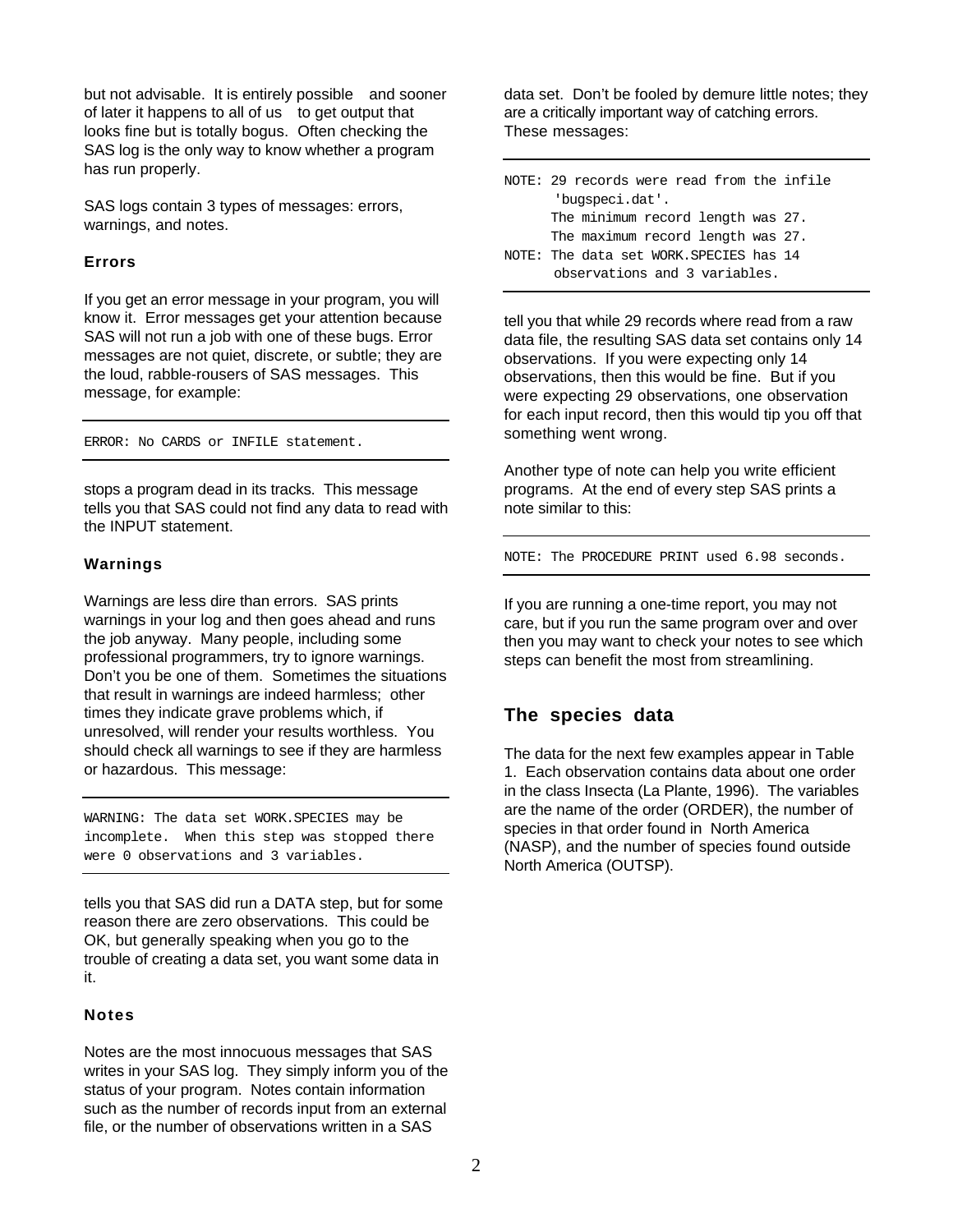|                 | Table 1 Species data. |        |
|-----------------|-----------------------|--------|
| ORDER           | NASP                  | OUTSP  |
| Thysanura       | 20                    | 230    |
| Diplura         | 30                    | 370    |
| Protura         | 30                    | 70     |
| Collembola      | 325                   | 1675   |
| Ephemeroptera   | 550                   | 950    |
| Odonata         | 425                   | 4575   |
| Plecoptera      | 34                    | 1266   |
| Grylloblattodea |                       | 6      |
| Saltatoria      | 110                   | 21890  |
| Phasmida        |                       |        |
| Dictyptera      |                       |        |
| Isoptera        | 45                    |        |
| Dermaptera      | 2.0                   | 1080   |
| Embioptera      | 10                    | 140    |
| Psocoptera      | 150                   | 950    |
| Zoraptera       | $\overline{c}$        | 17     |
| Mallophaga      | 320                   | 2280   |
| Anoplura        | 65                    | 285    |
| Thysanoptera    | 625                   | 2375   |
| Hemiptera       | 8750                  | 46250  |
| Neuroptera      | 350                   | 4350   |
| Mecoptera       | 70                    | 280    |
| Trichoptera     | 950                   | 3550   |
| Lepidoptera     | 10500                 | 189500 |
| Diptera         | 16700                 | 68300  |
| Siphonaptera    | 250                   | 850    |
| Hymenoptera     | 14600                 | 90400  |
| Coleoptera      | 27000                 | 530000 |
| Strepsiptera    | 120                   | 180    |

# **The missing semicolon**

Even the newest of SAS programmers knows that every SAS statement ends with a semicolon; so it is ironic that one of the most common bugs is the missing semicolon.

While most SAS error messages are clear and easy to understand, the hallmark of a missing semicolon is confusion. Missing semicolons often produce a long stream of baffling messages. In the following example, the absence of a semicolon at the end of the DATA statement causes two error messages, three warnings, and a suspicious note.

```
1 DATA species
2 INFILE 'bugspeci.dat';
              --------------
              200
3 INPUT order $ 1-15 nasp outsp;
4 RIN;
ERROR 200-322: The symbol is not recognized.
ERROR: No CARDS or INFILE statement.
NOTE: The SAS System stopped processing this
   step because of errors.
WARNING: The data set WORK.SPECIES may be
   incomplete. When this step was stopped
   there were 0 observations and 3 variables.
WARNING: Data set WORK.SPECIES was not
   replaced because this step was stopped.
WARNING: The data set WORK.INFILE may be
   incomplete. When this step was stopped
```
there were 0 observations and 3 variables.

The message "No CARDS or INFILE statement" is especially odd since there obviously is an INFILE statement. Without a semicolon the DATA statement becomes concatenated with the INFILE statement. SAS then interprets the keyword INFILE as a data set name in the DATA statement resulting in the warning "data set WORK.INFILE may be incomplete."

If you find that the messages in your log make no sense, check for missing semicolons.

# **Uninitialized variable and variable not found**

These two related messages tell you that SAS was unable to find one of your variables. The first time you see one of these messages you will probably wonder what SAS is babbling about, after all you remember creating the variable.

In the following SAS log, the INPUT statement reads the species data using the variable name NASP for the number of species in North America. Then a subsetting IF statement contains the misspelled variable name NASPEC.

```
1 DATA species (KEEP = order worldsp);
2 INFILE 'bugspeci.dat';
3 INPUT order $ 1-15 nasp outsp;
4 IF naspec > 100;
5 worldsp = nasp + outsp;
6 RUN;
```
NOTE: Variable NASPEC is uninitialized.

When SAS is unable to find a variable in a DATA step, SAS prints the variable-is-uninitialized message. Then SAS creates the variable, sets its values to missing for all observations, and runs the DATA step. It's nice that SAS runs the DATA step, but you probably don't want the variable to have missing values for all observations.

A more serious problem ensues when SAS is unable to find a variable in a PROC step. In the following example, SAS cannot find the variable NASP. This variable did exist, but was accidentally dropped in the previous DATA step because it was not listed in the KEEP option. SAS prints the variable-not-found message and does not run the procedure at all.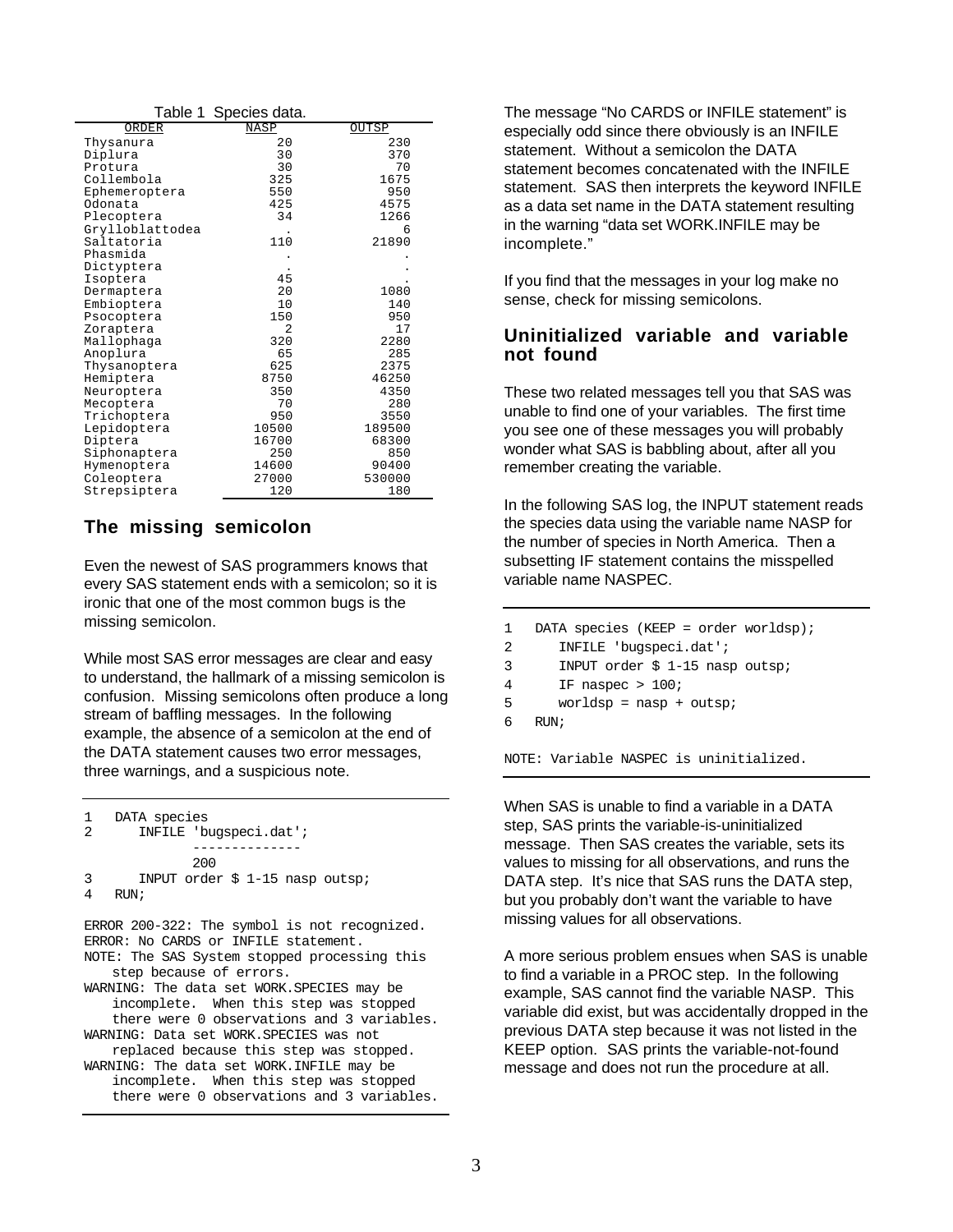```
7 PROC PRINT DATA=species;
8 VAR order nasp worldsp;
ERROR: Variable NASP not found.
9 RIN;
```
Another version of the variable-not-found message appears as a warning when the problem occurs in a less critical statement such as a LABEL statement. Because this is a warning, not an error, SAS runs the step.

Possible causes of the variable-is-uninitialized and variable-not-found messages include:

- A misspelled variable name.
- Using a variable that has been dropped.
- Using the wrong data set.
- A logic error, such as using a variable before it is created.

#### **Missing values were generated**

The missing-values-were-generated note tells you that SAS was unable to compute the value of a new variable because of existing missing values in your data. This may not indicate a problem, but it warrants an investigation.

In the following example, SAS computes the variable WORLDSP by adding together NASP and OUTSP.

```
1 DATA species;<br>2 TNFILE 'bu
2 INFILE 'bugspeci.dat';<br>3 INPUT order $ 1-15 nas
3 INPUT order $ 1-15 nasp outsp;<br>4 Worldsp = nasp + outsp;
4 worldsp = nasp + outsp;
    RIIN;
NOTE: The infile 'bugspeci.dat' is:
        FILENAME=C:\BUGSPECI.DAT,RECFM=V,LRECL=256
NOTE: 29 records were read from the infile
        'bugspeci.dat'.
        The minimum record length was 27.
        The maximum record length was 27.
NOTE: Missing values were generated as a result
        of performing an operation on missing
        values.
        Each place is given by: (Number of times)
        at (Line):(Column).
        4 at 4:19
NOTE: The data set WORK.SPECIES has 29
        observations and 4 variables.
NOTE: The DATA statement used 5.42 seconds.
```
The missing-values-were-generated note tells you that SAS assigned missing values to four observations at line 4 column 19 of the program. A quick look back at the species data shows that 4 observations have missing data for NASP or OUTSP.

The SUM function and its cousin the MEAN function can lessen this problem because they use only nonmissing values. For the preceding program you would use this statement:

 $worldsp = SUM(nasp, outsp);$ 

However, if you have an observation with missing values for all of the variables named in the function, then the result is missing too and you will still get the missing-values note for that observation.

# **The insecticide data**

Data about the effectiveness of insecticides appears in Table 2 (based on Conklin, 1996). The variables are the name of the insecticide (INSTCIDE), its residual effect on insects (TOXINSCT), and its toxicity to mammals (TOXMAMML). The toxicity to insects and mammals are both rated on a scale of 0 to 6 where 0 indicates no effect and 6 means extreme toxicity.

Table 2 Insecticide data.

| <b>INSTCIDE</b>  | TOXINSCT | <b>TOXMAMML</b> |
|------------------|----------|-----------------|
| <b>DDT</b>       |          |                 |
| Malathion        |          |                 |
| Pyrethrins       | 2        |                 |
| Sulfur           | 6        |                 |
| Chlordane        | 6        |                 |
| Diazinon         |          |                 |
| Heptachlor       | 6        | 5               |
| Nicotine sulfate |          | 6               |
|                  |          |                 |

Nicotine sulfate is a lousy insecticide. It has almost no residual effect against insects, but is extremely toxic to people.

#### **Numeric to character conversion**

If you accidentally mix numeric and character variables, SAS will convert the data from one type to the other, run the program anyway, and print the values-have-been-converted note.

In the following example, the variables TOXINSCT and TOXMAMML are input as character variables and then used in an arithmetic expression. The note tells you that SAS converted data at columns 10 and 21 in line 4 of the program. These columns correspond to the variable names TOXINSCT and TOXMAMML.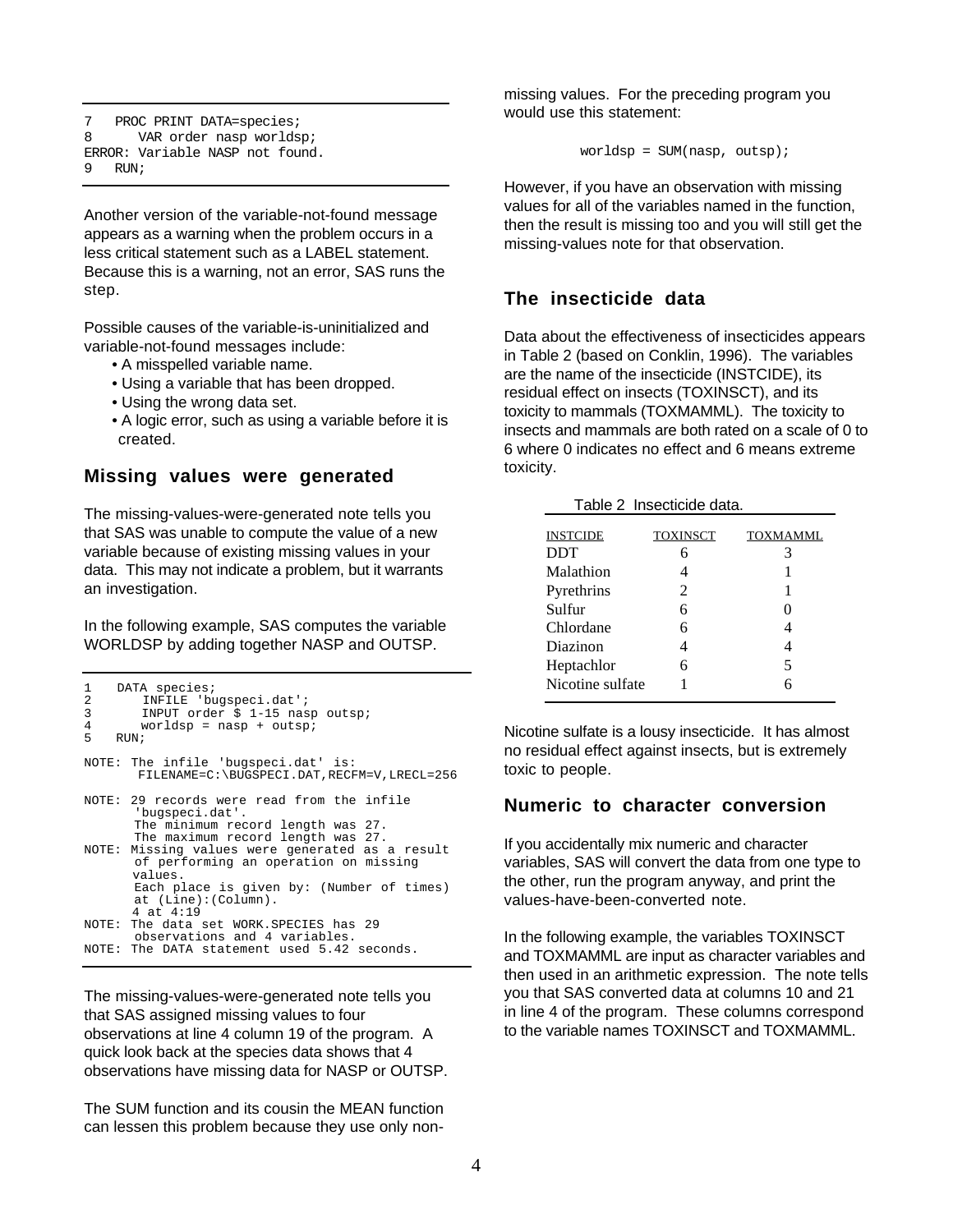```
1 DATA poisons;<br>2 INFILE 'bu
2 INFILE 'bugtox.dat';<br>3 INPUT instcide $ 1-1
       3 INPUT instcide $ 1-16 toxinsct $
               18 toxmamml $ 20;
4 dif = toxinsct - toxmamml;
5 RUN;
NOTE: Character values have been converted to
    numeric values at the places given by:
    (Line):(Column).
     4:10 4:21
```
It's nice that SAS tries to fix the problem for you, but this doesn't mean that you can ignore the message. If you let SAS convert your variables, it can come back to haunt you at a later time when the variable that you think is numeric is now character or vice versa. If a variable needs to be converted, you should do it yourself, explicitly, so there are no surprises.

There is a bonus to doing the conversion yourself. Your programs will run faster because it takes less time for SAS to do an explicit conversion than for SAS to figure out how to handle it.

To convert from character to numeric you use the INPUT function. To convert from numeric to character, you use the PUT function. The basic forms of these statements are:

> character to numeric:  $newvar = INPUT(oldvar, information);$

numeric to character:  $newvar = PUT(oldvar, format.);$ 

In either case, the informat or format must be numeric. To convert the TOXINSCT and TOXMAMML in the program above, you could add these statements:

> $newtoxi = INPUT(toxinset, 1.);$  $newtoxm = INPUT(toxmannl, 1.);$

The new variables will have a length of 8 bytes.

Possible causes of the values-have-been converted message include:

- Setting a variable equal to another variable of a different type.
- Using a variable with the wrong type of function.
- Using a character variable in an arithmetic expression.

# **Invalid data**

Once you know how to read the invalid-data message, you'll know exactly what the problem is every time. Whenever SAS encounters invalid data while reading with an INPUT statement, SAS sets the problematic variable to missing for that observation and then prints a detailed message like this:

```
1 DATA invalid;
2 INFILE 'bugtox.dat';
3 INPUT toxname $ 1-15 toxinsct toxmamml;
4 RUN;
NOTE: The infile 'bugtox.dat' is:
      FILENAME=C:\bugtox.dat,RECFM=V,LRECL=256
NOTE: Invalid data for TOXINSCT in line 8 16-16
RULE: ----+----1----+----2----+----3----+--
8 Nicotine sulfate 1 6
TOXNAME=Nicotine sulfat TOXINSCT=. TOXMAMML=1
   \text{ERROR}_=1 \text{N}_=8
```
The first line of this message is a note telling you which variable had a problem, TOXINSCT, in this case; the line of the raw data file at which the problem occurred, line 8; and the columns SAS was trying to read, column 16. Next SAS prints a line labeled RULE which is a handy ruler for counting columns. On this ruler 1 indicates the 10th column, 2 the 20th, and so on. Then SAS dumps the actual line of raw data so you can see the little troublemaker for yourself. Finally, SAS prints the values of variables as it has read them.

In this case, you can see that column 16 contains the letter "e" as the value for TOXINSCT which is a numeric variable. The problem is that the INPUT statement tells SAS to read TOXNAME from columns 1-15, but it should say 1-16.

Occasionally programmers get invalid-data messages because they are trying to read unprintable or other non-standard characters such as carriage returns. At those times SAS prints two more lines of data labeled ZONE and NUMR. These lines are the hexadecimal representation of the raw data. You don't have to be able to read hexadecimal to be able to interpret this. SAS prints the data this way because the normal 10 numerals and 26 letters don't provide enough values to represent all computer symbols uniquely. Hexadecimal uses two characters to represent each symbol. To read hexadecimal, take a digit from the ZONE line together with the corresponding digit from the NUMR line.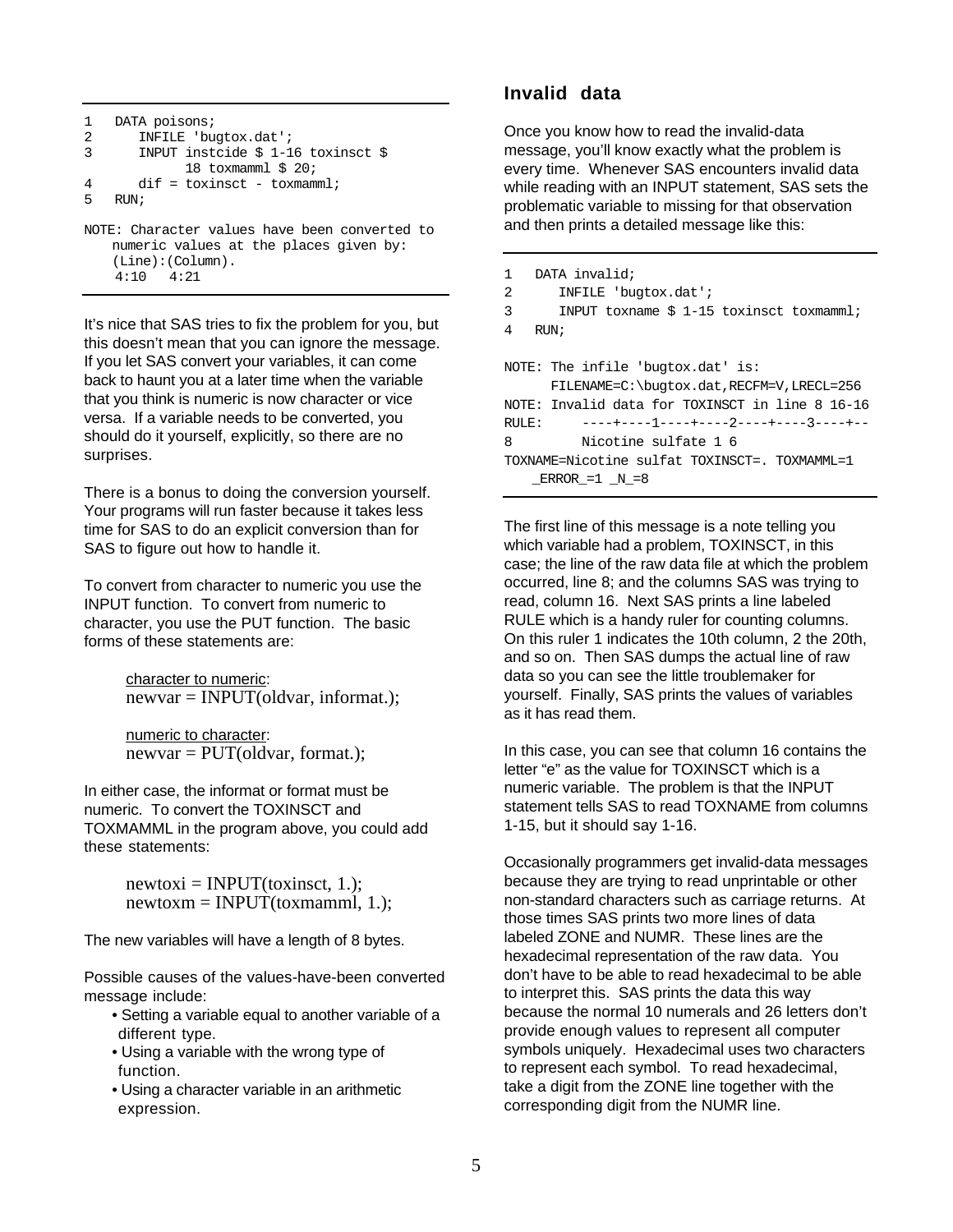The following invalid-data message is the result of trying to read a Microsoft Word file without first saving it as a text file. Two characters look like periods, but in fact "2E" is a standard period while"11" is some other non-standard character.

NOTE: Invalid data for BADDATA in line 1 1-9. RULE: ----+----1----+----2----+----3----+---1 CHAR  $65 \cdot \overline{\phantom{0}}\mathbf{i} \cdot \mathbf{\hat{a}}$ <sub>i</sub> $\pm$  ZONE 332DC1EAB NUMR 65E0F1011 BADDATA=. \_ERROR\_=1 \_N\_=1

Possible causes of the invalid-data message include:

- Forgetting to specify that a variable is character (SAS assumes it is numeric).
- Incorrect column specifications producing embedded spaces in numeric data.
- Incorrect column specifications producing character values for a numeric variable.
- List-style data with two periods in a row and no space in between.
- Failing to mark a missing value with a period in list-style input, causing SAS to read the data for the next variable.
- Using the letter O instead of the number zero.
- Special characters such as carriage-return-linefeed and page-feed.
- Invalid dates (such as September 31) read with a date informat.

# **Character field truncated**

This bug does not generate any error messages or suspicious notes, but you know that you have this problem when you print your data and find the end of a character variable has been lopped off.

The length of a character variable is set when SAS first encounters the variable, typically in an INPUT or assignment statement. If you use list-style input, the default length for character variables is eight bytes. With column-style input it is the number of columns you specify. With formatted-style input it is the length of the informat. If you create a new variable with assignment statements, SAS sets its length based on the first occurrence of the variable.

In the following example, the variable TOXICITY is first set equal to "high". Therefore SAS gives TOXICITY a length of four bytes, and any subsequent longer values will be truncated.

```
1 DATA poisons;
2 INFILE 'bugtox.dat';
3 INPUT instcide $ 1-16 toxinsct toxmamml;
4 IF toxmamml >= 5 THEN toxicity = 'high';
5 ELSE IF toxmamml >= 3 THEN
          toxicity = 'moderate';
6 ELSE IF toxmamml >= 1 THEN
          toxicity = 'low';
7 ELSE toxicity = 'no effect';
8 RUN;
```
Using a PROC PRINT you can see the truncated values for TOXICITY.

|   | The SAS System      |                   |      |
|---|---------------------|-------------------|------|
|   | <b>OBS INSTCIDE</b> | TOXMAMML TOXICITY |      |
|   | DDT                 | 3                 | mode |
| 2 | Malathion           | 1                 | low  |
| 3 | Pyrethrins          |                   | low  |
| 4 | Sulfur              |                   | no e |
| 5 | Chlordane           |                   | mode |
| 6 | Diazinon            |                   | mode |
| 7 | Heptachlor          | 5                 | high |
| 8 | Nicotine sulfate    |                   | high |
|   |                     |                   |      |

You could fix this problem by padding the value "high" with blanks, but a more elegant and explicit solution is to use the LENGTH statement. Insert this statement in the DATA step before the first occurrence of the variable TOXICITY.

#### LENGTH toxicity \$9;

The new output is not truncated.

|                       | The SAS System                                                    |                   |                                                             |
|-----------------------|-------------------------------------------------------------------|-------------------|-------------------------------------------------------------|
|                       | <b>OBS INSTCIDE</b>                                               | TOXMAMML TOXICITY |                                                             |
| 2<br>3<br>4<br>5<br>6 | DDT<br>Malathion<br>Pyrethrins<br>Sulfur<br>Chlordane<br>Diazinon | 3<br>0<br>4<br>4  | moderate<br>low<br>low<br>no effect<br>moderate<br>moderate |
| 7<br>8                | Heptachlor<br>Nicotine sulfate                                    | 5                 | high<br>high                                                |

Perhaps some future release of SAS will warn you when character values are truncated, but for now you are on your own.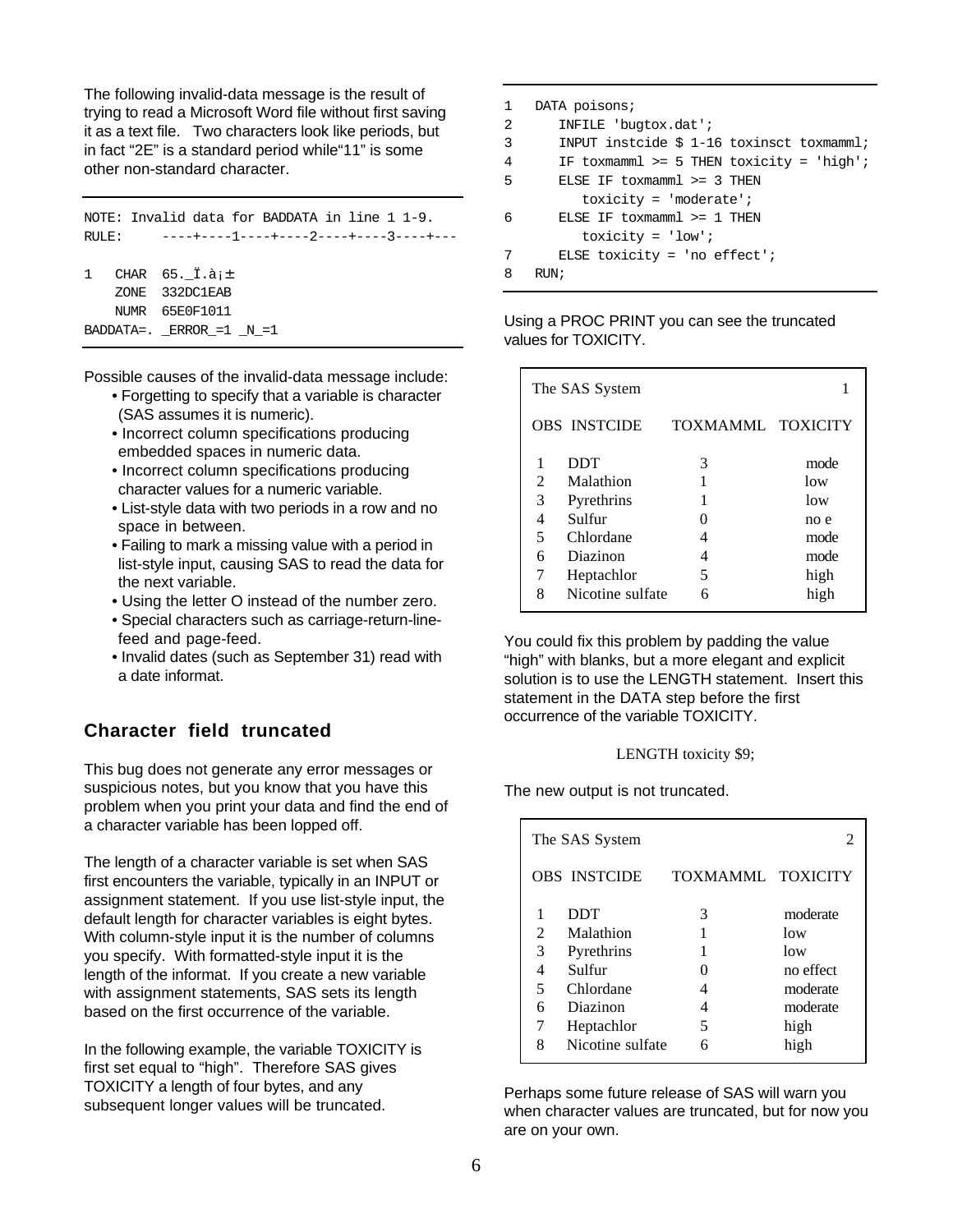# **The moth flight data**

Data about the flight of 15 individual moths appears in Table 3 (Callahan, 1971). The variables are the moth's species(SPECIES), its family (FAMILY, where n=noctid and s=sphingid), sex (SEX), weight in grams (WEIGHT), and lift in grams at three, six, and twelve degrees of pitch (LIFT3, LIFT6, and LIFT12).

Table 3 Moth flight data.

| corn      | earworm          | n            | m | 0.107 | 0.118 | 0.168 | 0.249 |
|-----------|------------------|--------------|---|-------|-------|-------|-------|
| corn      | earworm          | n            | m | 0.226 | 0.131 | 0.186 | 0.281 |
| corn      | earworm          | n            | f | 0.161 | 0.108 | 0.150 | 0.232 |
| corn      | earworm          | n            | f | 0.239 | 0.154 | 0.218 | 0.327 |
| corn      | earworm          | n            | f | 0.279 | 0.158 | 0.222 | 0.336 |
| fall      | armyworm         | n            | m | 0.140 | 0.113 | 0.159 | 0.241 |
| fall      | armyworm         | n            | m | 0.139 | 0.113 | 0.159 | 0.241 |
| fall      | armyworm         | n            | f | 0.156 | 0.131 | 0.186 | 0.277 |
|           | white-lined      | S            | m | 0.600 | 0.322 | 0.458 | 0.681 |
|           | white-lined      | s            | m | 0.322 | 0.313 | 0.436 | 0.654 |
|           | white-lined      | $\mathbf{S}$ | f | 0.660 | 0.276 | 0.386 | 0.581 |
|           | white-lined      | S            | f | 0.853 | 0.336 | 0.472 | 0.708 |
|           | tobacco hornworm | S            | f | 1.199 | 0.721 | 1.017 | 1.525 |
|           | tobacco hornworm | S            | f | 1.604 | 0.617 | 0.872 | 1.307 |
| satellite |                  | $\mathbf{a}$ | f | 1.726 | 0.767 | 1.076 | 1.616 |
|           |                  |              |   |       |       |       |       |

## **DATA step produces wrong results but no error**

Sometimes a DATA step can seem like a "black box". You know what goes in, and you know what comes out, but what goes on in the middle can be a mystery. If what comes out is not what you want then you have a bug. Problems like this are really logic errors. Somewhere along the way SAS got the wrong instruction-a classic case of the computer doing what you tell it to do, not what you want.

#### **An example**

For a moth, a bird, or even a supersonic jet, flight occurs when lift exceeds weight. Using the moth flight data and a series of IF-THEN/ELSE statements, the following program finds the angle of attack at which each moth can sustain flight. The new variable ANGLE equals 3, 6, or 12 depending on the angle at which the moth's lift exceeds its weight.

```
DATA moths;
   INFILE 'bugwing.dat';
    INPUT species $ 1-16 family $ sex $ weight
       lift3 lift6 lift12;
   IF lift3 >= weight THEN angle = 3;
  ELSE IF lift6 >= weight THEN angle = 6;
  ELSE IF lift12 >= weight THEN angle = 12;
PROC PRINT DATA=moths;
     TITLE 'Angle of Attack to Sustain Flight';
     VAR species angle;
RIN;
```
This program runs fine (without errors, warnings, or suspicious notes), but looking at the following output you can see several observations have missing values for ANGLE.

|                | Angle of Attack to Sustain Flight | 1     |
|----------------|-----------------------------------|-------|
| 0BS            | SPECIES                           | ANGLE |
| 1              | corn earworm                      | 3     |
| $\overline{2}$ | corn earworm                      | 12    |
| 3              | corn earworm                      | 12    |
| 4              | corn earworm                      | 12    |
| 5              | corn earworm                      | 12    |
| 6              | fall armyworm                     | 6     |
| 7              | fall armyworm                     | 6     |
| 8              | fall armyworm                     | 6     |
| 9              | white-lined                       | 12    |
| 10             | white-lined                       | 6     |
| 11             | white-lined                       |       |
| 12.            | white-lined                       |       |
| 13             | tobacco hornworm                  | 12    |
| 14             | tobacco hornworm                  |       |
| 15             | satellite                         |       |

One way to figure out what went wrong is just to look at the program and the output from PROC PRINT. When that doesn't work, then there are two ways to solve the mystery: the traditional method using PUT statements, and the new DATA step debugger.

#### **Using PUT statements**

PUT statements are like INPUT statements in reverse. Instead of reading data, they write it. The basic idea behind using PUT statements to debug a DATA step is to print data values at intermediate points in the DATA step. When used without a FILE statement, PUT statements write values in the log, a handy place for them to be for debugging. The following statement tells SAS to print the values of selected variables for every observation with a missing value for ANGLE.

IF angle = . THEN PUT weight= lift3= lift6=  $lift12 = i$ 

After inserting this statement in the program and rerunning it, the log looks like this: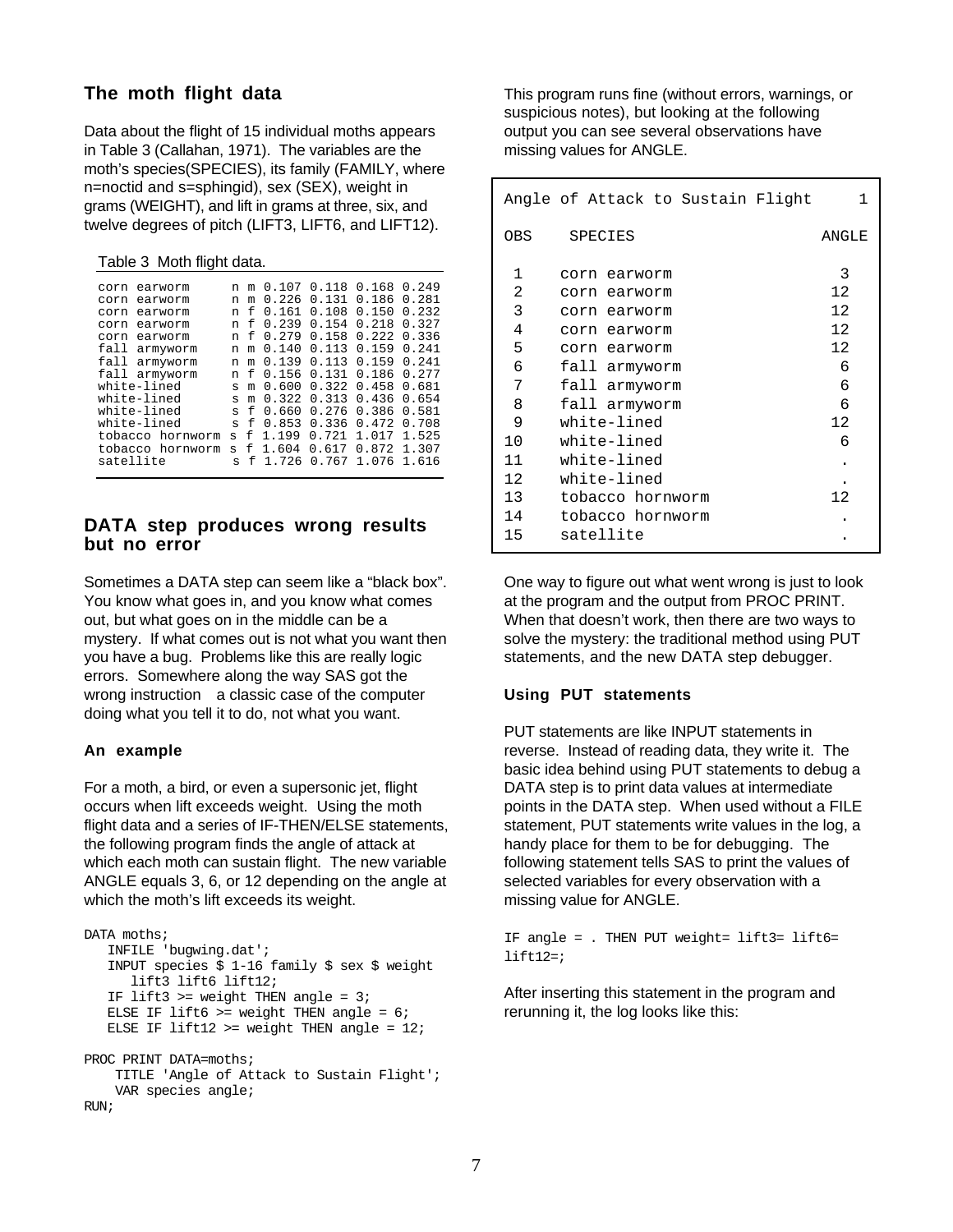```
1 DATA moths;
2 INFILE 'buqwing.dat';
3 INPUT species $ 1-16 family $ sex $ weight
4 lift3 lift6 lift12;
5 IF lift3 >= weight THEN angle = 3;
6 ELSE IF lift6 >= weight THEN angle = 6;
7 ELSE IF lift12 >= weight THEN angle = 12;
8 IF angle = . THEN PUT weight= lift3=
9 lift6= lift12=;
10 RIN;
NOTE: The infile 'bugwing.dat' is:
      FILENAME=C:\bugwing.dat,RECFM=V,LRECL=256
WEIGHT=0.628 LIFT3=0.236 LIFT6=0.331
LTFT12=0.504WEIGHT=0.66 LIFT3=0.276 LIFT6=0.386
LIFT12=0.581
WEIGHT=0.853 LIFT3=0.336 LIFT6=0.472
LIFT12=0.708
WEIGHT=1.604 LIFT3=0.617 LIFT6=0.872
LIFT12=1.307
WEIGHT=1.726 LIFT3=0.767 LIFT6=1.076
LIFT12=1.616
NOTE: 15 records were read from the infile
      'bugwing.dat'.
      The minimum record length was 48.
      The maximum record length was 48.
NOTE: The data set WORK.MOTHS has 15
      observations and 9 variables.
NOTE: The DATA statement used 1.86 seconds.
```
Looking at the data values in the log, you can see that lift never exceeds weight for these moths. Apparently, these moths need an angle of attack greater than 12 to get off the ground. The IF-THEN/ELSE series should be rewritten so that it takes into account the possibility that some moths may not sustain flight at 12 degrees.

In this example, the problem was simple enough that you could have solved it by using a PROC PRINT after the DATA step. In real life, the PUT statement technique is most useful when you have long and convoluted DATA steps, especially if that DATA step was written by someone else and you are handed the whole step rather than having the luxury of building it piece by piece.

#### **Using the DATA step debugger**

The DATA step debugger offers SAS programmers a new way to investigate logic errors. Available on an "experimental" basis in releases 6.06 to 6.10, the debugger became officially supported with release 6.11.

SAS runs programs in two phases. First SAS compiles your program, then SAS executes your program. Syntax errors and some data errors such as numeric to character conversions occur at compile time. Other errors such as logic errors and some data errors compile just fine, but cause you to get bad results. These are the errors that the DATA step debugger can help identify.

Space limits do not allow for a detailed discussion of the DATA step debugger, but the information here should be enough to get you started. For more information see SAS Software: Changes and Enhancements, Release 6.11.

To invoke the debugger, add "/ DEBUG" to the end of your DATA statement. Then run the DATA step in display manager. For the preceding example you would submit this.

```
DATA moths / DEBUG;
    INFILE 'bugwing.dat';
    INPUT species $ 1-16 family $ sex $ weight
       lift3 lift6 lift12;
   IF lift3 >= weight THEN angle = 3;
   ELSE IF lift6 >= weight THEN angle = 6;
   ELSE IF lift12 >= weight THEN angle = 12iRUN;
```
After you submit the DATA step, two windows will appear. These are the DEBUGGER LOG window and the DEBUGGER SOURCE window. The DEBUGGER LOG window contains messages from the debugger and a command line. The SOURCE window contains your DATA step statements with the current line highlighted. By watching the highlighting move, you can see how SAS executes your program. SAS executes each-line of your program for the first observation, then returns to the top of the DATA step for the second observation, and so on.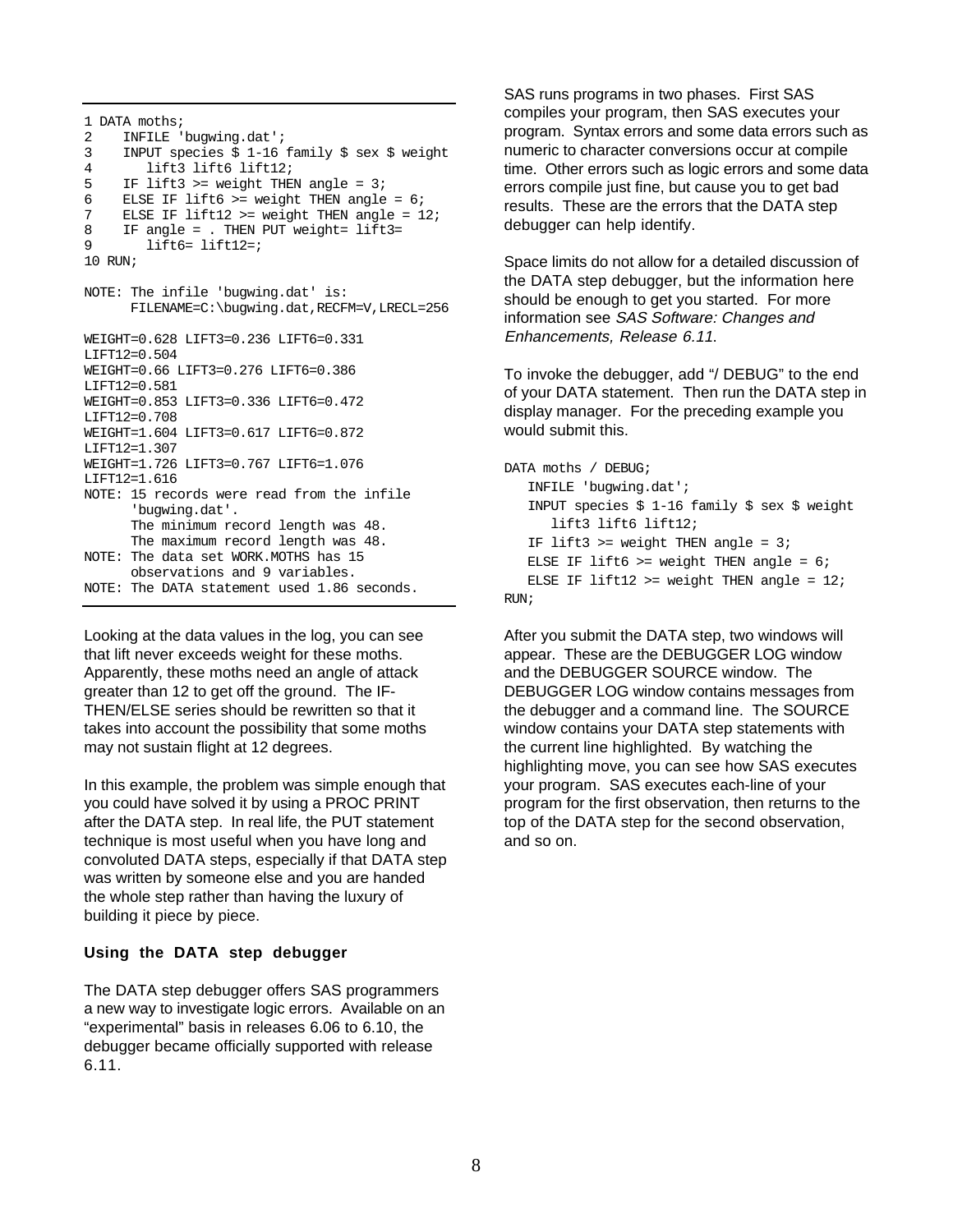Figure 1 DATA Step Debugger screen.

| DEBUGGER LOG<br>DATA STEP Source Level Debugger<br>Stopped at line 2 column 1 |  |  |
|-------------------------------------------------------------------------------|--|--|
| > STEP                                                                        |  |  |
| DEBUGGER SOURCE                                                               |  |  |
| 1 DATA moths / DEBUG;                                                         |  |  |
|                                                                               |  |  |
| $\mathbf{2}$<br>INFILE 'buqwing.dat';                                         |  |  |
| 3<br>INPUT species $$1-6$ family $$sex $ weight$                              |  |  |
| $lift3$ lift6 lift12;                                                         |  |  |
| IF lift3 >= weight THEN angle = $3$ ;<br>4                                    |  |  |
| 5<br>ELSE IF lift6 >= weight THEN angle = $6i$                                |  |  |

By using commands you can control how many lines SAS executes, and you can print the current values of variables you specify. Some of the basic commands that you can issue appear in the following table.

| Commands                        |                                                                                                                     |
|---------------------------------|---------------------------------------------------------------------------------------------------------------------|
| <b>EXAMINE</b><br>variable-list | Prints the values of specified<br>variables. Must specify<br>variable names or _ALL_.                               |
| <b>STEP</b>                     | Executes one statement.                                                                                             |
| <return></return>               | Executes one statement.                                                                                             |
| $SET$ variable =<br>value       | Assigns a new value to a<br>specified variable.                                                                     |
| <b>BREAK</b><br>linenumber      | Tells SAS to execute<br>statements up to the line<br>number specified. Use the<br>GO command to begin<br>execution. |
| 70                              | Starts or resumes execution<br>of the DATA step                                                                     |
|                                 | Ends a debugger session.                                                                                            |

To get a feel for the debugger, you may want to start by stepping through your DATA step line by line. When you want to know the current values of variables, issue an EXAMINE command such as

EXAMINE \_ALL\_

for all variables, or

EXAMINE weight lift3 lift6 lift12 angle

to choose specific variables. To end your debugging session enter the command

## **DATA step debugger vs. PUT statements**

Some programmers will probably find the DATA step debugger very useful, others may choose to stay with the traditional PUT statement method.

The debugger is designed to be used in display manager, so people who normally use SAS in batch will probably prefer the PUT statement method. The debugger can work in batch in some environments (by popping you into an interactive window), but it makes more sense for people who work interactively.

Since the DATA step debugger is more interactive, it is better suited to an exploratory approach, printing a few data values here and there, making decisions as you go. If you have a general idea of which part of your DATA step is causing the problem, then you may find it simpler to use PUT statements.

Some logic errors may be easier to debug by looking at more than one observation at a time. In those cases the observation-by-observation nature of the debugger may give less insight than the PUT statement method.

One nice bonus of the DATA step debugger is the ability to watch SAS execute a DATA step line-byline and observation-by-observation. For a beginner, this alone could be very enlightening.

# **CONCLUSIONS**

This paper has discussed some of the most common SAS programming bugs and how to exterminate them. For discussions of other SAS bugs see Delwiche and Slaughter (1995) and Carpenter (1996).

You should always check your SAS log even when the output looks fine. Notes are just as important as error messages and warnings in debugging your programs. Once you understand why you got an error, you'll be better able to avoid it in the future.

SAS is a registered trademark or trademark of SAS Institute Inc. in the USA and other countries. ® indicates USA registration.

# **References**

Callahan, Philip S. (1971). Insects and How They Function. Holiday House, NY.